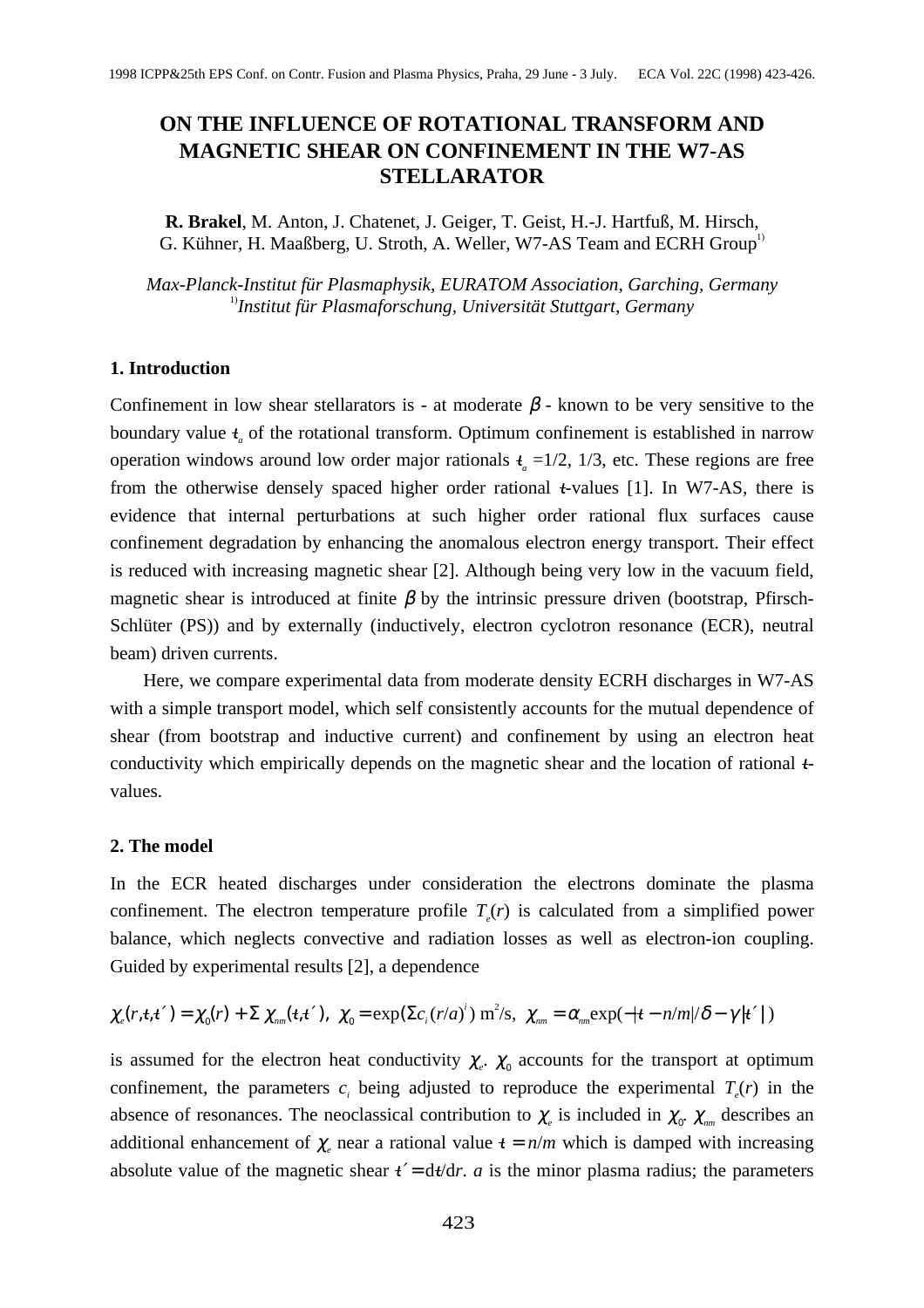$\alpha_{mn}$ ,  $\delta$ , and γ have to be determined by comparison with experiments which vary  $t(r)$ .

The rotational transform profile  $t(r)$  is calculated from the vacuum field and the toroidal bootstrap and inductive current densities,  $j_{OH}$  and  $j_{BS}$ . The PS current is neglected. For the bootstrap current density  $j_{BS} = 0.7 j_{BS}^{HH}$  is used, where  $j_{BS}^{HH}$  is the bootstrap current density in a circular tokamak [3]. The factor 0.7 adjusts the current to the value obtained with the DKES code [4] for optimum confinement (in the plateau regime a factor of 0.5 would be expected for a tokamak with the mean elongation of the W7-AS flux surfaces). The inductive current density profile is calculated from the tokamak neoclassical conductivity [3] and normalized such that bootstrap and inductive current add up to the given net plasma current  $I_n$ . Density and power deposition profiles,  $n_e(r)$  and  $P_{heat}(r)$ , net plasma current and boundary value  $t_a$  of the rotational transform are input to the model. For all conditions  $Z_{\text{eff}} = 2$  and  $T_{e}(a) = 100 \text{ eV}$ are used.  $t(r)$  - and thus  $\chi_{nm}(r)$  - and  $T_e(r)$  are selfconsistently determined in an iteration procedure which starts with the optimum confinement profile for  $T_e(r)$ .



**Fig. 1.** Radial profiles of electron temperature, density and heat conductivity and profiles of the rotational transform for plasma currents of 0 and 5 kA and  $t_a = 0.480$  and 0.495. The shaded areas indicate the  $t$ -range which is free from resonances with  $m \le 20$ . Left: experiment. Right: model.

### **3. Results**

Experimentally, the dependence of confinement on the boundary value of the rotational transform and the net plasma current has been investigated in stationary discharges heated by 450 kW ECRH at central densities  $n_e \approx 4 \times 10^{19}$  m<sup>-3</sup> ( $B = 2.5$ T,  $R = 2$  m,  $a = 0.15$  m,  $\beta_0 \le 0.6\%$ , for details see [2]). In the model, rational values up to  $m = 20$  and the following set of parameters have been used:  $c_0 = -0.1$ ,  $c_2$  $=-1.0, c<sub>6</sub> = 2.0, other c<sub>i</sub> = 0, δ = 0.004, γ =$ 1.1 m, and  $\alpha_{nm} = 1.1 g_{nm}^{-1} \text{ m}^2/\text{s}$ .  $g_{nm}$  is the degeneracy of a *n/m* value, i.e. every rational number is counted only once.

Radial profiles are shown in Fig. 1 at selected values of  $t_a$  and  $I_n$  which yield optimum and degraded confinement near <sup>ι</sup>*<sup>a</sup>*  $= 1/2$ . At least at the outer radii,  $r/a > 0.5$ , the model reproduces the experimental profiles quite well. The *T*<sub>e</sub>-profile flattens when  $t(r)$  lies in the zone with densely spaced resonances, and becomes steep otherwise. A single density profile was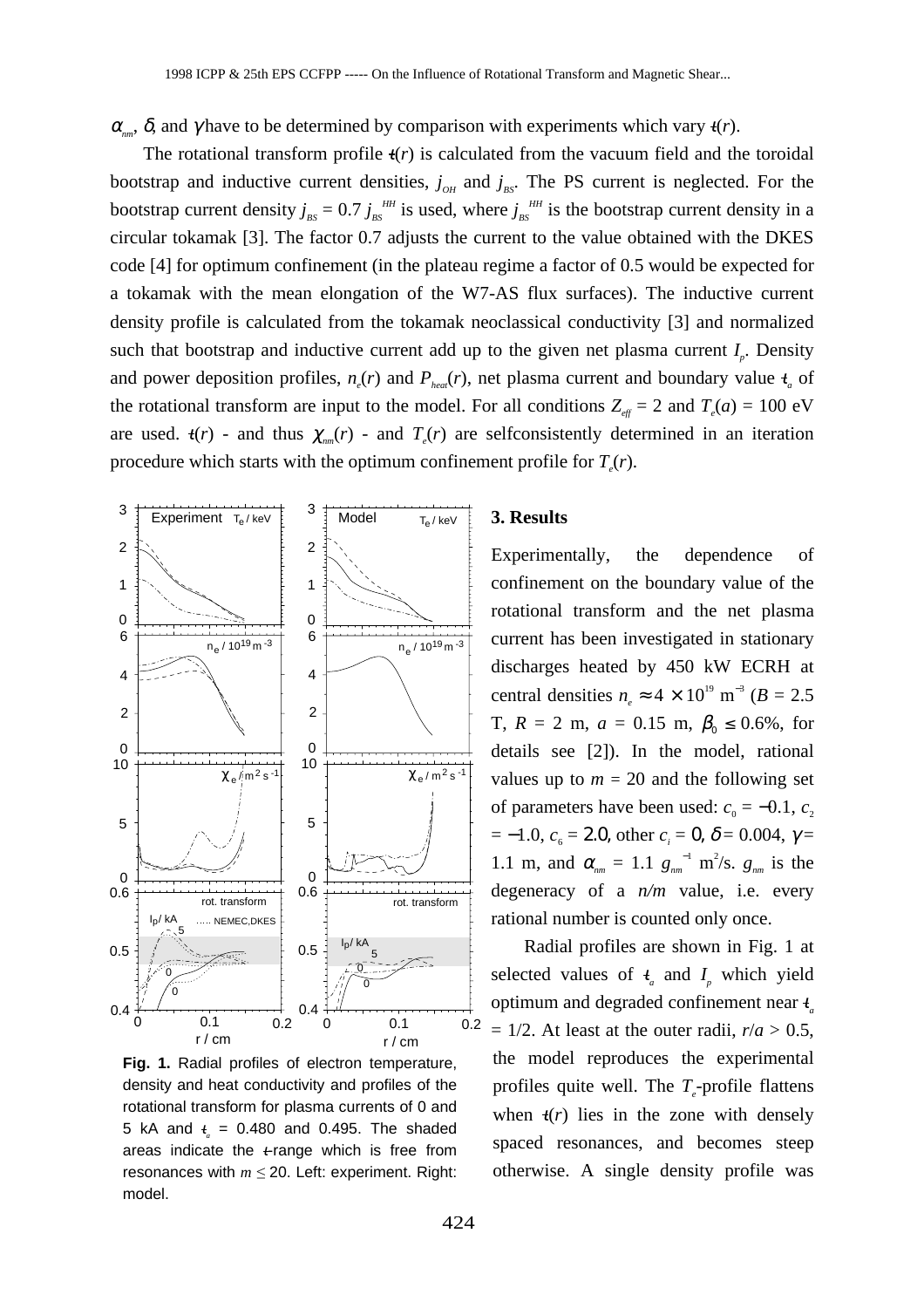

**Fig. 2.** Dependence of plasma energy (experiment, left) and electron kinetic energy (model, right) on the boundary value of the rotational transform for various plasma currents*.*



**Fig. 3.** Dependence of plasma energy (experiment, left) and electron kinetic energy (model, right) on the boundary value of the rotational transform for various values of the vertical magnetic field  $(I_p = 0)$ .

used since the measured density profiles change only slightly (in the experiment the line averaged density was kept constant by feedback control). To calculate  $t(r)$ , the tokamak approximation has been used for  $j_{\text{BS}}$  and  $j_{\text{OH}}$  in both cases, experiment and model. *t*-profiles calculated with  $j_{BS}$  and  $j_{OH}$  from



**Fig. 4.** Time traces of plasma energy,  $H_a$ light, magnetic fluctuations and boundary rotational transform, and time evolution of temperature (from ECE) and density (from interferometry) profiles during a transition from degraded to optimum confinement induced by a current ramp.

the DKES code [4] and PS currents from the NEMEC code [5] are given for reference. The observed dependencies of global confinement are qualitatively reproduced for a wide range of  $t_a$  and  $I_p$  by the model as well (Fig. 2).

The model can also account for details of confinement near  $t_a = 1/3$  (Fig. 3,  $a = 0.17$  m,  $n_a$ )  $\approx 8 \times 10^{19}$  m<sup>-3</sup>). The shift of the optimum confinement zone to larger  $t_a$ -values with a vertical magnetic field  $B<sub>z</sub>$  arises at least partly from the positive shear which is introduced at the boundary by the vertical field. Note, that these discharges have higher densities and some assumptions of the simple model may no longer be valid, e.g. the smallness of electron-ion coupling and PS currents.

Along with improved confinement, a reduction in the measured fluctuation level is observed when the rotational transform is moved into a resonance free region. Figure 4 shows